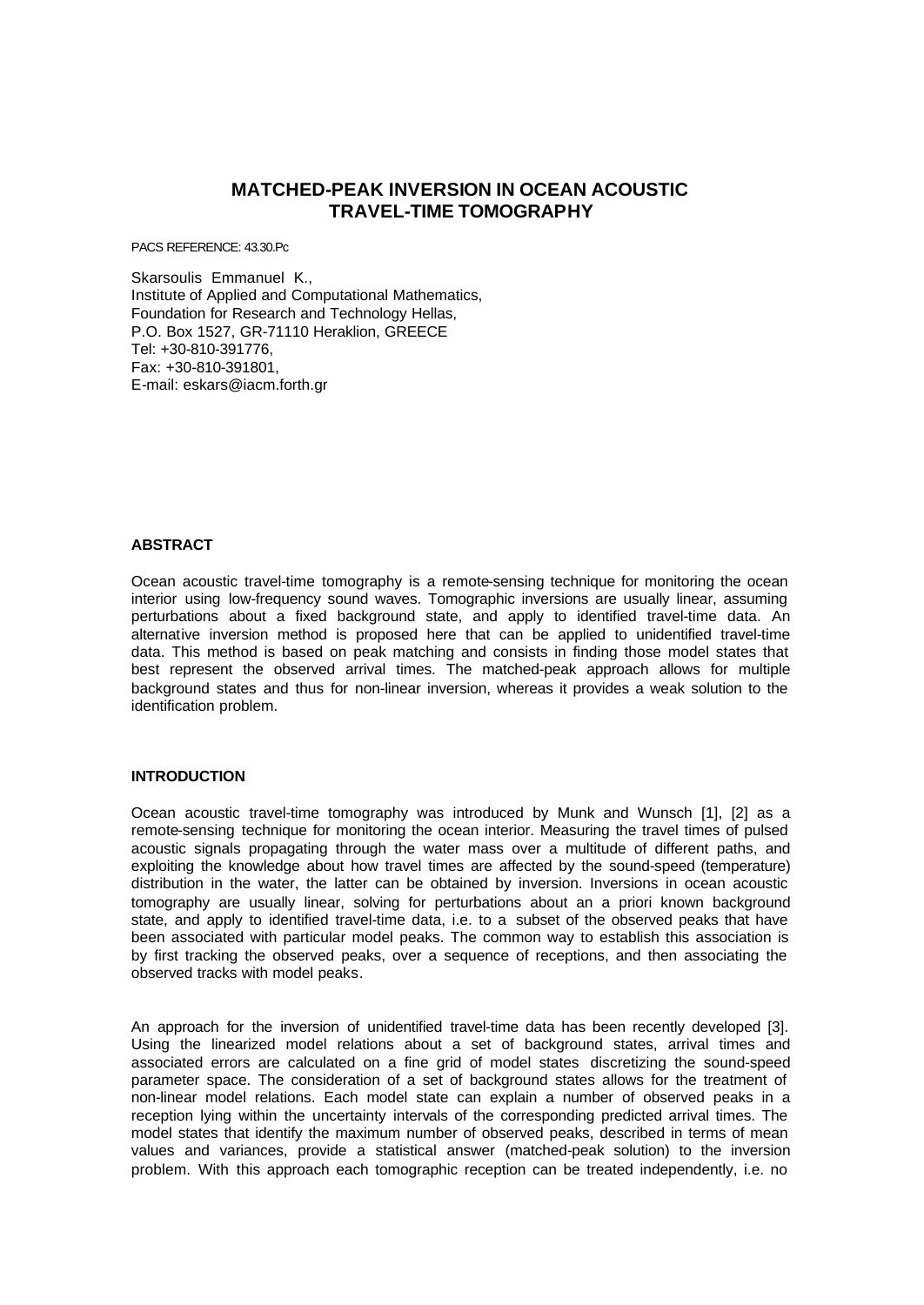constraints are posed from previous-reception identification or inversion results. Accordingly, there is no need for initialization of the inversion procedure and, furthermore, discontinuous travel-time data can be treated.

The matched-peak approach provides, together with the solution of the inversion problem, a simultaneous weak solution to the identification problem. Besides the absolute-time and relative-time inversion problems the matched-peak approach can be applied to solve problems of non-linear clock-drift correction, offset calibration and drifting source navigation. It has been used for the analysis of travel-time data from long-term tomography measurements in the Mediterranean [3], [4] and in the Labrador sea [5]. A description of the matched-peak approach is presented below together with some application results.

## **THE MATCHED-PEAK APPROACH**

The solution of the forward problem in ocean acoustic travel-time tomography leads to a set of model relations

$$
\boldsymbol{t}_i = g_i(\vec{\boldsymbol{J}}), \quad i = 1, ..., I, \quad \vec{\boldsymbol{J}} \in \Theta ,
$$
 (1)

non-linear in general, between the sound-speed parameter vector  $\vec{\bm{J}}{=}(\bm{J}_{\!\!1}^{T},\ldots,\!\bm{J}_{\!\!L}^{T})$ ,... $J_{\scriptscriptstyle L}$  ) and the arrival times  $\boldsymbol{t}_{\!i}^{},~~i\!=\!1,\dots,I;~~\boldsymbol{\vec{J}}$  $\rightarrow$ belongs to the parameter space  $\Theta$ . Arrival times can be defined in various ways using the notions of ray, modal or peak arrivals [2], [6]. The selection of the one or the other approach relies on the ability to resolve the particular model observables in the measured arrival patterns. Linearizing the relations (1) about a set of background states  $\vec{J}^{(b)}$ ,  $b \in B$ , with corresponding arrival times  $\bm{t}^{(b)}_i = g_i(\vec{J}^{(b)})$ , and, further, discretizing the local parameter space, about each background state, into a local grid with index  $k \in K$ , the following relations can be obtained

$$
\boldsymbol{t}_{i}(b,k)=\boldsymbol{t}_{i}^{(b)}+\sum_{l=1}^{L}\frac{\partial g_{i}(\vec{\boldsymbol{J}}^{(b)})}{\partial\boldsymbol{J}_{l}}[\tilde{\boldsymbol{J}}_{l}(b,k)-\boldsymbol{J}_{l}^{(b)}],\quad i=1,\ldots,I\,,\quad b\in\mathbf{B}\,,\quad k\in K\,,\tag{2}
$$

where  $\{\tilde{\bm{J}}_{l}(b, k)\}$  represent the discrete model states, and  $\{\bm{t}_{i}(b, k)\}$  the corresponding arrival times. Using the relations (2) the arrival times corresponding to a set of discrete model states spanning the parameter space Θ can be calculated rapidly, since the full arrival-pattern and the state of the calculations need to be carried out at a limited number of background model states  $\vec{J}^{(b)}$ ,  $b$ ∈  $\rm B$  ; the derivatives  $\,\,\partial g_{_i}(\vec{\bm{J}}^{(b)})\big/\partial\bm{J\!_{_l}$  , called influence coefficients, can be expressed and calculated in terms of background quantities and sound-speed modes [2], [6]. Depending on the background state  $b$  and the size of the discretization  $\vec{dJ}$ , an estimate for the upper-bound of the prediction error  $\bm{e}_i ( b, \vec{dJ} )$  can be obtained as a sum of a discretization error and an observation/modelling error *n<sup>i</sup>*

$$
\mathbf{e}_{i}(b,\mathbf{d}\mathbf{\vec{J}})=\frac{1}{2}\sum_{l=1}^{L}|\frac{\partial g_{i}(\mathbf{\vec{J}}^{(b)})}{\partial \mathbf{J}_{l}}\mathbf{d}\mathbf{J}_{l}|+n_{i}, \quad i=1,...,I, \quad b\in B,
$$
\n(3)

The observed arrival times  $\boldsymbol{t}_{j}^{(o)}$ ,  $j = 1, ..., J$  are allowed to associate with the model arrival times  $\bm{t}_i(b,k)$  if their time difference is smaller than the tolerance  $\bm{e}_i(b,\bm{dJ})$ .  $\rightarrow$ . Further, according to the peak matching principle, those model states are selected which maximize the number of associations between observed and model peaks.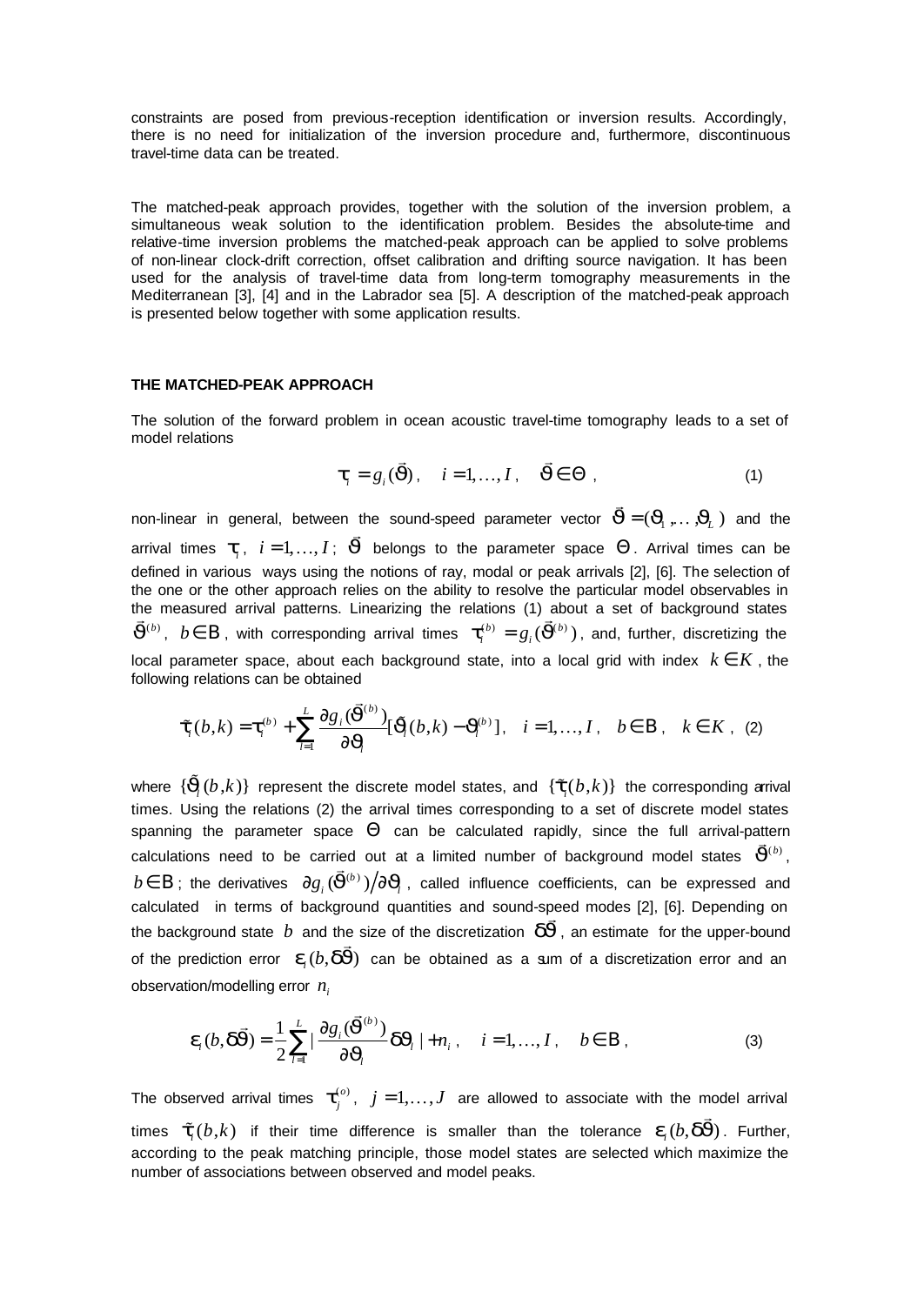Besides the ocean variability characterized by the model state  $\,\{\tilde{\bm{J}}\!(b,\!k)\}$  there are also other sources of variability such as such as mooring motion and clock drift. Taking into account these factors the model relations can be written in the following linearized form

$$
\boldsymbol{t}_{i}(b,k;\boldsymbol{d}r,\boldsymbol{d}t)=\boldsymbol{t}_{i}^{(b)}+\sum_{l=1}^{L}\frac{\partial g_{i}(\boldsymbol{\vec{J}}^{(b)})}{\partial \boldsymbol{J}_{l}}[\boldsymbol{\tilde{J}}_{l}(b,k)-\boldsymbol{\vec{J}}^{(b)}]+\frac{\partial \boldsymbol{t}_{i}}{\partial r}\boldsymbol{d}r+\boldsymbol{d}t
$$
 (4)

where  $\boldsymbol{d}r$  stands for the range variation due to mooring motion and  $\boldsymbol{d}t$  is the differential clock drift between source and receiver. Both  $\boldsymbol{d} r$  and  $\boldsymbol{d} t$  are functions of time. The common practice is that these quantities are estimated from additional navigation and clock-calibration data, and their effect is removed from the observed travel times prior to the analysis. There are cases, however, where they cannot be corrected for, due to lack of additional data [4], [5]. In such cases the matched-peak approach can be used to estimate these quantities together with the ocean state, by maximizing the number of peak associations as a function of the model state  $(b, k)$ , the range variation  $dr$  and the differential clock dift  $dt$ . If there are several sections having a particular unknown in common, simultaneous transmissions along the sections can be exploited to obtain better estimates; in that case the quantity to maximize is the joint number of peak associations along all sections [4].

#### **APPLICATION**

The matched-peak approach is applied to travel-time data from the Thetis-2 experiment conducted from January to October 1994 in the western Mediterranean sea [7]. The Thetis-2 tomographic array, shown in Fig. 1, contained seven moored transceivers deployed at a nominal depth of 150 m. An HLF-5 source, marked by H in Fig. 1, of central frequency 250 Hz and effective bandwidth 62.5 Hz, insonified the basin at 8-hour intervals. The remaining 6 sources (W1-W5 and S), transmitting six times per day, were of Webb type with central frequency 400 Hz and effective bandwidth 100 Hz. The receivers at W1-W5 were modified to listen to both the 400-Hz and 250-Hz signals. Due to a leakage in the receiver part of W4 no navigation nor receiver data were available at W4. Accordingly, there are no receptions at W4 from the distant sources. Furthermore, the effect of the motions of W4 is present in all receptions of the W4 source at the distant receivers and cannot be removed prior to the analysis.



Figure 1. The geometry of the Thetis-2 experiment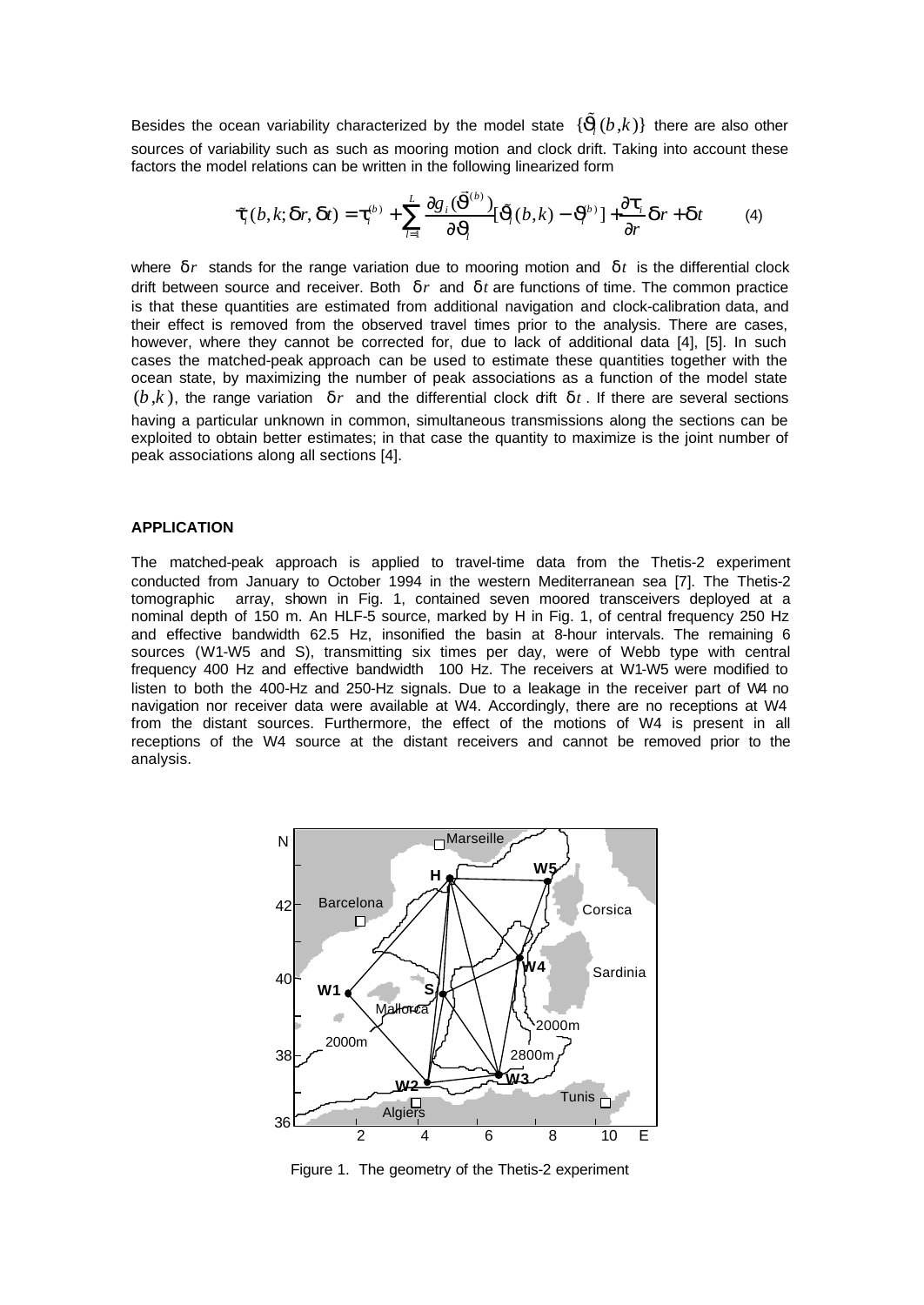

Figure 2. Left: Arrival patterns received at W3 from the source at H. Right: The evolution of depth-averaged temperature in three layers along the section W3-H. Comparison of inversion results (mean temperatures and rms errors) with independent XBT data, CTD data from the deployment/recovery cruises, and also with mean historical temperatures from the climatology.



The left-hand panel of Fig. 2 shows the acoustic receptions at W3 from the source at H (sourcereceiver range 604.7 km) over the 9month period covered by the experiment, after correlation (matched-filter) processing, clock-drift correction, mooring-motion correction and offset calibration. The horizontal axis of this figure represents yeardays of 1994 and spans the period of the experiment, whereas the vertical axis measures arrival time in seconds. A number of arrival groups can be distinguished in the first half of most receptions. These groups can be associated with particular groups of rays with steep propagation angles. Late arrivals are difficult to interpret in terms of ray arrivals because ray groups overlap with each other in this interval. To exploit the maximum of information contained in the intermediate and late part of the arrival patterns the peak-arrival approach [6] has been used, combined with normal-mode propagation modelling.

The panel on the right of Fig. 2 shows matched-peak inversion results for the section W3-H in the form of depth-averaged temperatures over three layers. Along the particular section a systematic XBT survey was conducted for verification purposes, parallel to the acoustic transmissions; the XBT line was occupied every two weeks using a commercial vessel connecting Marseille (France) to Skikda (Algeria). The XBT data and also the CTD data from the deployment and recovery cruises are shown in Fig. 11 as crossed circles and squares, respectively. Finally, the dashed lines in Fig. 11 represent the historical mean temperatures for each day of the year. It is seen that the gross seasonal changes are limited in the surface layer (0-150 m). The observed variability in the intermediate layer, below 150m, is mainly due to mesoscale activi ty. The surface layer also determines the evolution of the heat content over the entire water column, represented by the 02000m layer. The recovered mean temperatures give a satisfactory description of the actual conditions, the XBT/CTD data lying in most cases within the estimated error limits. A comparison of the inversions with the climatological data shows that there are deviations from the climatological mean conditions in all three layers and this is also confirmed by the XBT data. The amplitude of the seasonal signal in the surface layer is about 20% larger in the observations than in the historical data.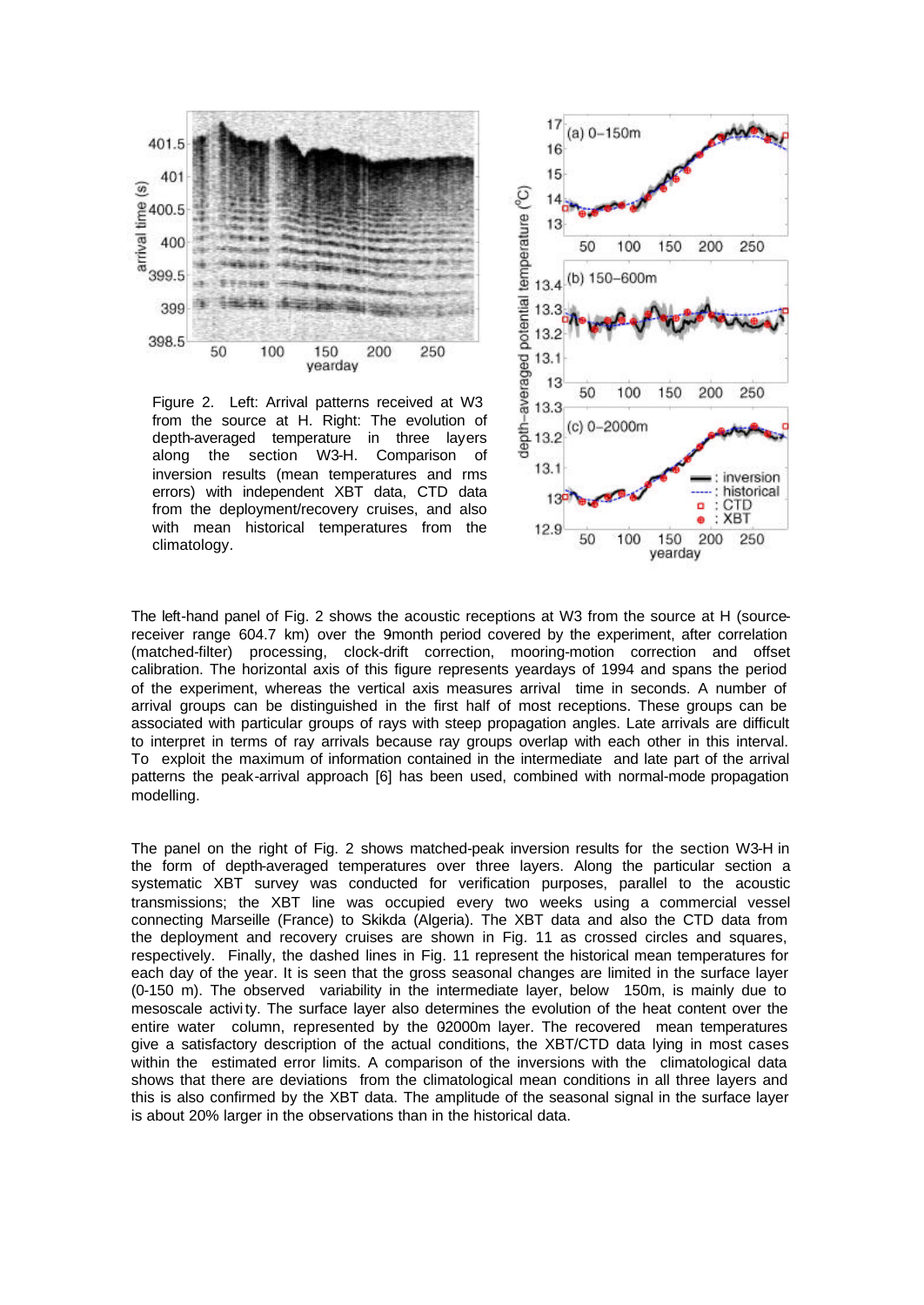

Figure 3. Upper panels: Estimated east-west (a) and north-south (b) displacement of the source at W4 and the corresponding rms errors. Lower panels: Eastward (c) and northward (d) current velocities measured on the mooring W4 at a depth of 351 m. The fluctuations in the actual measurements (gray lines) point to inertial currents. The black lines are the smoothed current velocities resulting from a moving average.

Besides the temperature inversions the matched-peak approach can be applied for the solution of the navigation and offset calibration problems. These problems arose in the case of the transceiver at W4 due to the lack of additional navigation data. The simultaneous receptions of the source W4 at H, W5, S and W3 were exploited to estimate the position of the central transceiver, the ocean state and the constant offset along each section [4]. The navigation results, and in particular the horizontal displacement of the source at W4 estimated from the multi-section matched-peak approach, are shown in the upper two panels (a and b) of Fig. 3:  $X_1$ and  $X<sub>2</sub>$  are the east-west (positive east) and north-south (positive north) deviations of the source W4, respectively. The temporal coherence of the estimated displacements is important considering the fact that subsequent receptions have been analyzed independently of each other. The two lower panels of Fig. 3 show current velocities measured fom a current meter mounted on the mooring W4 at 351 m depth. Even though the current measurements are 200 m deeper than the tomographic source there is a remarkable correlation between the evolution of current velocities and the estimated source displacements.

Fig. 4 presents inversion results for the entire tomographic array in the form of monthly-mean depth-averaged temperatures over the surface layer (0-150 m) and the intermediate layer (150- 600 m). In the surface layer some anticipated features are observed, such as the warming trend from north to south (more precisely from northwest to southeast) and also the seasonal warming-cooling behaviour. In the intermediate layer a different pattern of spatial temperature distribution is observed, according to which the higher temperatures concentrate in the eastern part of the array. This distribution pattern is related with the presence of Levantine Intermediate Water or LIW (warm and salty water masses originating from the eastern Mediterranean) at intermediate depths in the eastern part of the basin, close to Corsica and Sardinia. Large part of the temperature variability observed in the intermediate layer is due to the detachment of LIW eddies and lenses from the eastern boundary.